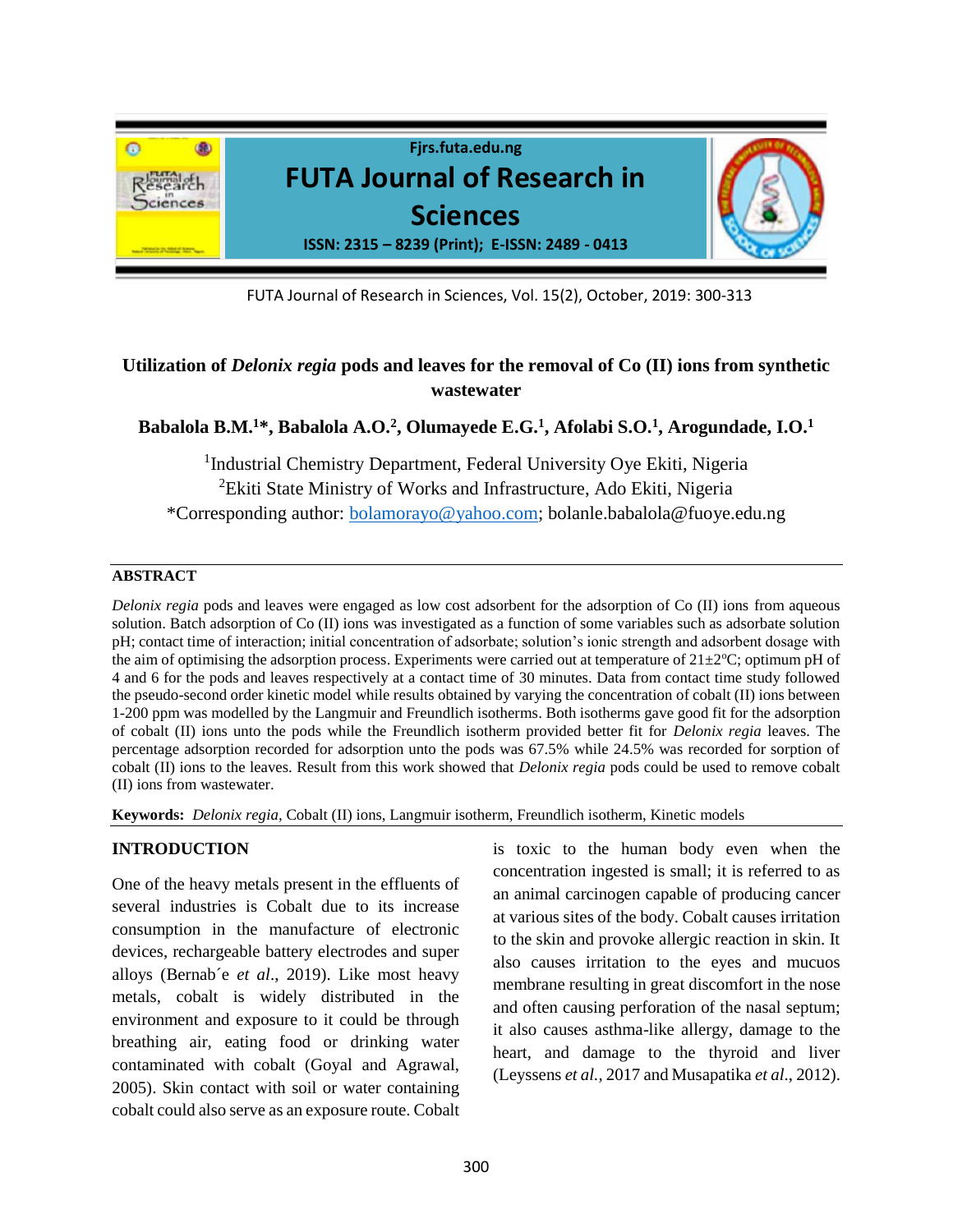In high concentration, cobalt may cause severe damage to human health (Hete *et al.,* 2012).

Chemical precipitation, solvent extraction, coagulation, ultra-filtration, reverse osmosis, membrane separation, biological systems, electrolytic processes ion exchange and adsorption are some of the conventional methods for removing heavy metals from industrial effluents (Abbas *et al.,* 2016 and Gode and Pehlivan, 2005) but adsorption processes, especially with activated carbon, is cheaper, easier to operate and more effective than other techniques (Abbas and Alalwan, 2019; Jabbari *et al.,* 2016 and Gupta *et al.,* 2003). The use of different adsorbents for removing heavy metals from industrial effluents is currently a research of great interest and in order to further reduce the cost of treating effluents and damage to the environment, research is geared towards the use of low cost adsorbents (Abourriche et al., 2018; Babel and Kurniawan, 2003; Dias *et al.,* 2007; Memon *et al.,* 2009). Many agroindustrial productions by-products and agricultural by-products have been studied for potential use as inexpensive adsorbent (Ho, 2003). Many of these by-products are used directly or modified by heat or chemical treatment and reported as adsorbents in literature (Cochrane *et al.,* 2003; Abia *et al.,* 2002; Bailey *et al.,* 1999).

Adsorption of Co (II) ions in aqueous silica and rutile suspensions was investigated and reported by Kara *et al.,* (2003); the authors reported an increase in Co (II) ions adsorption with increase in adsorbate concentration and pH. Kim *et al.,* (2002) investigated the electro-sorption of Co (II) ions on a cellulose based activated carbon fibre KF-1500 after modification of the activated carbon surface in nitric acid and sodium hydroxide solutions and reported that the electro-sorption capacity of the activated carbon cellulose fibre increased when treated with both nitric acid and sodium hydroxide solutions. Bhatnagar *et al*., (2010) worked on the adsorptive removal of cobalt from aqueous solution by utilizing lemon peel as adsorbent, and reported that about 50% of cobalt (II) ions were removed within 2 hours of interaction and data were better fitted to the pseudo-second order kinetic model than the pseudo-first order model. Waghmare and Chaudhari (2015) investigated the removal of cobalt from waste water using *Moringa oleifera* bark and reported a maximum percentage efficiency of 85.33% at 360 minutes of contact.

*Delonix regia* is popularly grown in Africa and Hong Kong as a shade tree and for ornamental purpose. The tree has pods that can be as long as 60 cm in length and 5 cm wide, with a distinct bright green fern-like compound leaves. It belongs to the flowering plant family *Fabaceae* and commonly called the flame of the forest tree (Roy *et al*., 2008). The pods and leaves of the tree have got no important economic use and thus, the outcome of its usage in this research would be of great benefit to most industries in the developing countries of the world, the adsorbent would serve as cheaper adsorbent for the removal of cobalt (II) ions from wastewater.

This research work is carried out to investigate the capacity of an agro-waste material, *Delonix regia* pods and leaves for the removal of cobalt (II) ions from aqueous solutions. The kinetics and equilibrium modelling of the process were also studied; desorption of adsorbed cobalt (II) ions from the adsorbent using various concentrations of nitric acid was considered.

# **MATERIALS AND METHODS**

Collected dried leaves and pods of *Delonix regia* from Ekiti State University, Ado-Ekiti, Nigeria were employed for the sorption of Co (II) ion from solution. They were washed with deionized water, sun-dried and milled; then sieved through 250 $\mu$ m mesh nylon sieve and kept in air tight containers until required for use.

The powder obtained from the sieving process of the pods and leaves of *Delonix regia* were used as the adsorbents for this study while 1000 ppm stock solution of Co (II) was prepared from Cobalt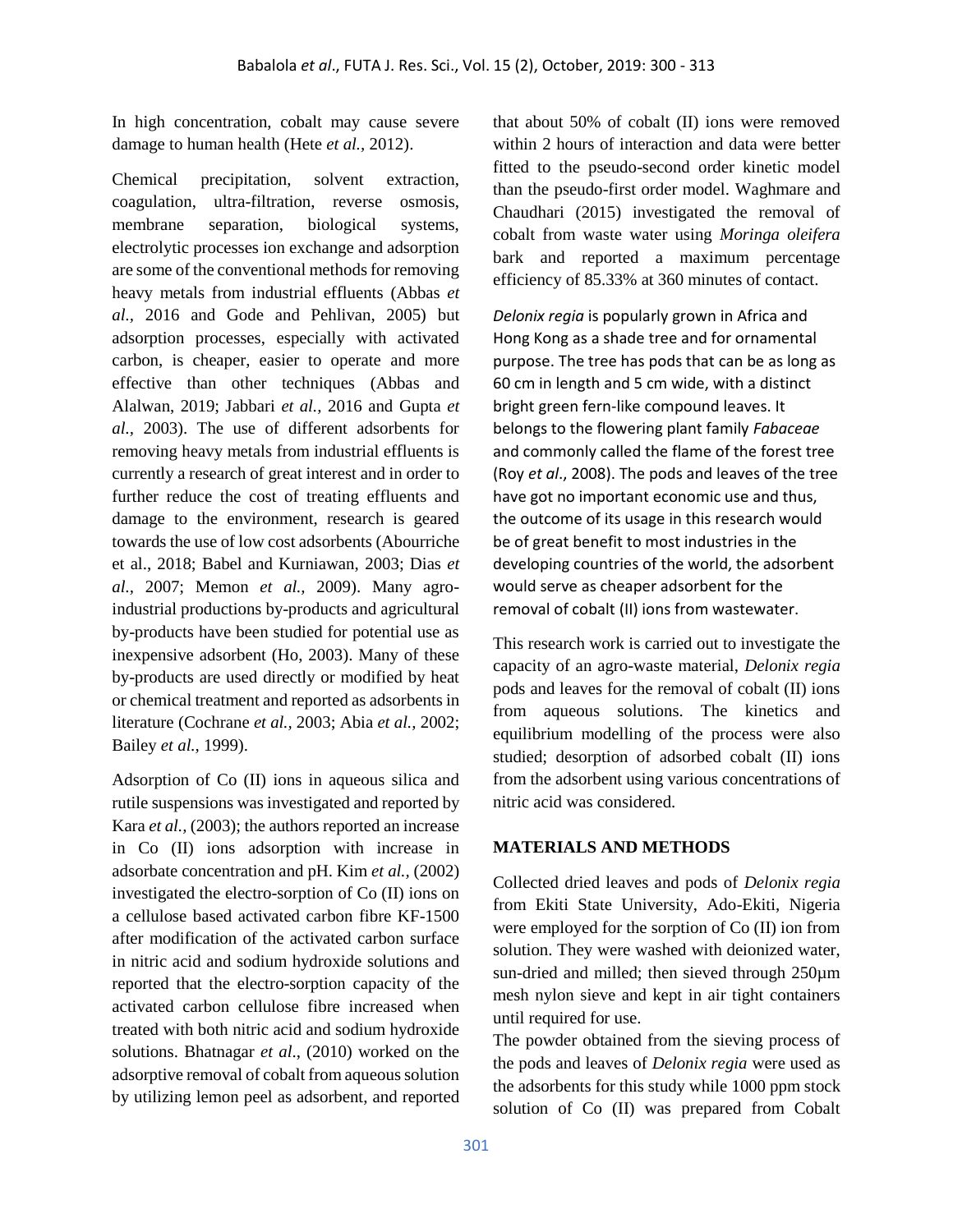sulphate heptahydrate salt; from which the different concentrations needed were prepared by serial dilution. Adjustment of pH was done using 0.1 M nitric acid and sodium hydroxide. Different concentrations of sodium nitrate and nitric acid solutions were used for the experiment to investigate the effect of ionic strength of adsorbate solution on Co (II) ions adsorption and desorption of adsorbed ions from the adsorbent respectively. The milled adsorbents were sieved through 250 um mesh nylon sieve and kept in air-tight containers until needed.

From the fine powder, 0.5g was weighed into 50 ml tubes containing 20 ml of 100 ppm of the prepared  $Co<sup>2+</sup>$  solution of pH 1.0 to 8.0. The suspensions were stirred at a speed of 18 rpm for 300 minutes and a temperature in the range of  $21 \pm 2$ °C, after which they were centrifuged and analysed for the residual metal content using an inductively coupled plasma mass spectrometer (ICP-MS). Further experiments such as contact time study, adsorbent dose, ionic interference were carried out to optimize the adsorption process (Meena *et al.,* 2008).

Sorption kinetic was conducted by adding 0.5 g of Delonix regia pods to 20 ml of  $Co<sup>2+</sup>$  solution and shaken for the interval of 0.5, 1, 3, 5, 10, 15, 30, 60, 90, 120, 180, 240, and 300 minutes. At the expiration of each time interval, the suspensions were centrifuged and analysed to determine the residual amount of  $Co^{2+}$  in the aqueous solutions. Desorption study was carried out with different concentrations (0, 0.05, 0.1, 0.5 and 1.0 M) of nitric acid. At the end of the adsorption experiments, the suspensions were centrifuged and the supernatant or liquid part was discarded. To the spent biomass were then added 20mls of the appropriate concentration of the desorbing agent  $(HNO<sub>3</sub>)$ which were in designated plastic tubes for each concentration of desorbing agent for another 30 minutes. The process analysis is completed by centrifugation and metal analysis (Babalola *et al.,* 2020).

In all experiments conducted in this research, an initial concentration of 100 ppm of  $Co<sup>2+</sup>$  and other experimental conditions of adsorbate solution pH of 4 and 6 for the pods and leaves respectively, adsorbate volume of 20 ml, 0.5g adsorbent dose, agitation rate of 18 rpm for 30 minutes contact time and temperature in the range of  $21 \pm 2$  °C were used with the exception of isotherm modelling experiment where concentrations ranging from (1, 5, 10, 20, 50, 100, and 200 ppm) were used (Aiyesanmi *et al.,* 2013). At the end of each experiment, an aliquot was withdrawn and diluted with 0.1 M HNO<sub>3</sub> before analysis for residual metal content.

The X Series Model of the ICP-MS was employed to determine the concentration of unadsorbed or residual Co (II) ions in the sorption medium, average results from the triplicate samples were reported after making correction for experimental blanks. The percentage adsorption (*E*) can be calculated using Equation 1 while the amount of Co (II) ions adsorbed or uptake by the adsorbent  $O_e$ (mg/g) was calculated from Equation 2.

$$
\% E = \frac{(c_i - c_e)}{c_i} \times 100 \tag{1}
$$

$$
Q_e = (C_i - C_e)^V / m \tag{2}
$$

where  $C_i$  and  $C_e$  are the initial and equilibrium liquid-phase concentrations of Co (II) ions, respectively (ppm); V is the volume (L) and m is the mass of the adsorbent (g)

#### **RESULT AND DISCUSSION**

#### **Study of the effect of pH on adsorption**

The pH value of the adsorbate solution is a factor to consider in adsorption experiments as pH generally affects the solubility of ions in aqueous solutions and also have effect on the functional groups on the surface of the adsorbent. The dependence of Co (II) adsorption onto *Delonix regia* biomass is illustrated in Figure 1.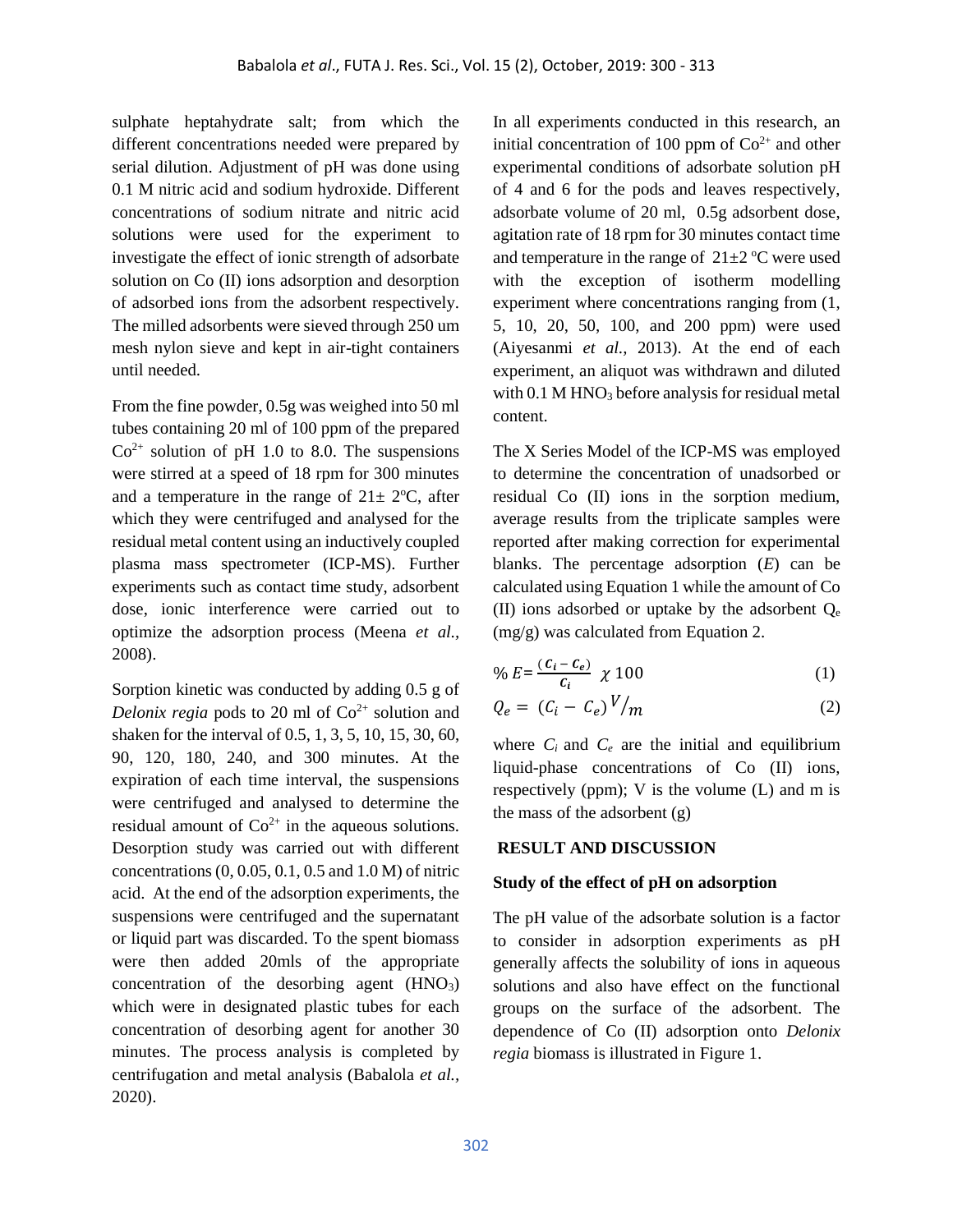

Figure 1: pH study of the sorption Co (II) ions on *Delonix regia* pods and leaves

Cobalt (II) is known to undergo hydrolysis in water and forms an insoluble aqueous complex with increase in solution pH (Kara *et al.,* 2003). This is borne in mind in studying the effect of solution's pH on the adsorption of cobalt (II). Figure 1 revealed a noticeable increase in the uptake of Co onto the pods from pH 2 to 4 after which it remained fairly constant until pH 7 while for Co adsorption unto the leaves a steady increase from pH 1 to pH 7 was observed. The fact that insoluble complexes were formed is not an indication of adsorption by the adsorbents but of its removal from the adsorbate solution by precipitation and as such this result was reported as % adsorption. Some authors such as Swelam *et al.,* 2016 and Kara *et al.,* 2002 pointed out in their works that percentage adsorption of cobalt (II) at high pH values included removal by precipitation. In consideration of these results further experiments were conducted using Co (II) solution at pH 4 while for the leaves maximum adsorption was considered at pH 6. Goyal and Agrawal (2005) reported that the uptake of Co (II) ions by activated carbons (granular and fibers) was maximum at pH 6 and decreased at higher pH values.

#### **Contact Time study**

An ideal sorbent is expected to rapidly adsorb metal ions in the first few minutes of interaction with the solutions, to show if the *Delonix regia* biomass will be suitable for use as an adsorbent, it should satisfy this criterion and thus would be applicable in industrial based applications where process time and efficiency are very important (Vieira and Volesky, 2000). The result from this aspect of the study shown in Figure 2 revealed that *Delonix regia* biomass rapidly adsorb Co (II) ions in the first five to fifteen minutes of interaction with the adsorbate solutions. Amount of Co (II) removed increased with time up to 15 minutes (when 2.70 mg is adsorbed per gram of adsorbent) after which it remained fairly constant at 2.40 mg/g for adsorption on to *Delonix regia* pods. The adsorption of the metal ion onto the leaves powder was also rapid within the first fifteen minutes after which it steadily declined till the end of the time (300 minutes) used for the study. The fast uptake of the metal by *Delonix regia* will be a costeffective advantage in industry as many batches of effluents could be treated within a short period of time. For ease of handling and experimental set up, a contact time of 30 minutes was used.

An optimum time of 15 minutes was reported for the sorption of Fe, Cu and Co ions using activated carbon prepared from *Recinius Communis Linn.*  (Karthikeyan and Siva, 2008). Similarly, Moreno-Piraján and Giraldo, (2012) reported an optimum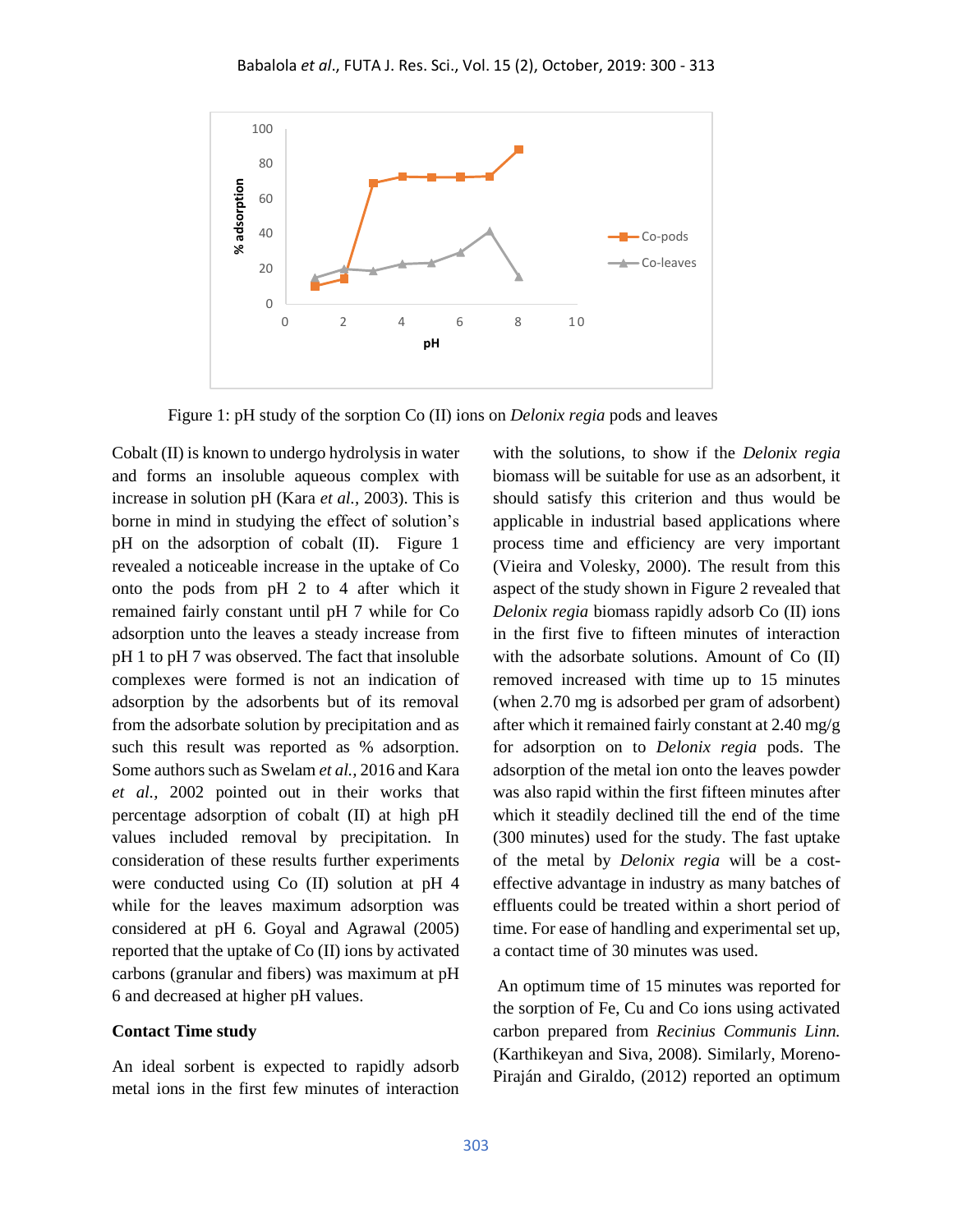time of 15 minutes for the adsorption of cobalt onto activated carbon obtained from orange peels

#### *Kinetics modelling*

Adsorption kinetics describes the rate of cobalt (II) ions uptake on *Delonix regia* and this rate in turn controls the equilibrium time. The kinetics of adsorbate uptake is necessary for choosing optimum operating conditions for full scale batch process (Ghomri *et al.,* 2013).



Figure 2: The effect of contact time on the adsorption Co (II) by *Delonix regia* pods and leaves

The kinetic parameters give information for designing and modelling processes and are useful insight for prediction of adsorption rate. The pseudo-first-order, pseudo-second-order kinetic and intra-particle diffusion models, were used to determine the mechanism of the sorption process. A linearized form of the pseudo-second order kinetic model expressed by Equation 3 was used to simulate the kinetic sorption process in order to obtain the specific rate constant of the process.

$$
\frac{t}{Q_t} = \frac{1}{k_{2,ad}Q_{eq}^2} + \frac{1}{Q_{eq}t}
$$
 (3)

If second-order kinetics are applicable, the plot of  $t/Q_t$  against *t* should give a linear relationship, from which Qeq and *k*2,ad can be determined from the slope and intercept of the plots (Ho and McKay, 1999), where  $k_{2,ad}$  (g.mg<sup>-1</sup>min<sup>-1</sup>) is the second order rate constant for the sorption,  $Q_{eq}$  and  $Q_t$  are the

amounts of adsorbent at equilibrium and at any time t, respectively (mg/g). The main assumption of pseudo second order kinetic model is that the rate limiting steps may be chemical sorption involving forces through exchange or sharing of electrons between the metal ions and the biomass (Al-Rub *et al.,* 2002).

Results obtained (Figure 3) showed that the process was well fitted to the pseudo-second-order kinetic model. Similar observations were reported by Babalola *et al.,* (2020) and Hansen *et al.,* (2010) whose experimental data obtained were well fitted to pseudo second order model. The correlation coefficients for all the adsorbents (*Delonix regia* pods and leaves powder, Peanut shells, Nut shells, Plum seeds, Eucalyptus bark, Olive pips, Peach stones, Pine sawdust) were higher than 0.9.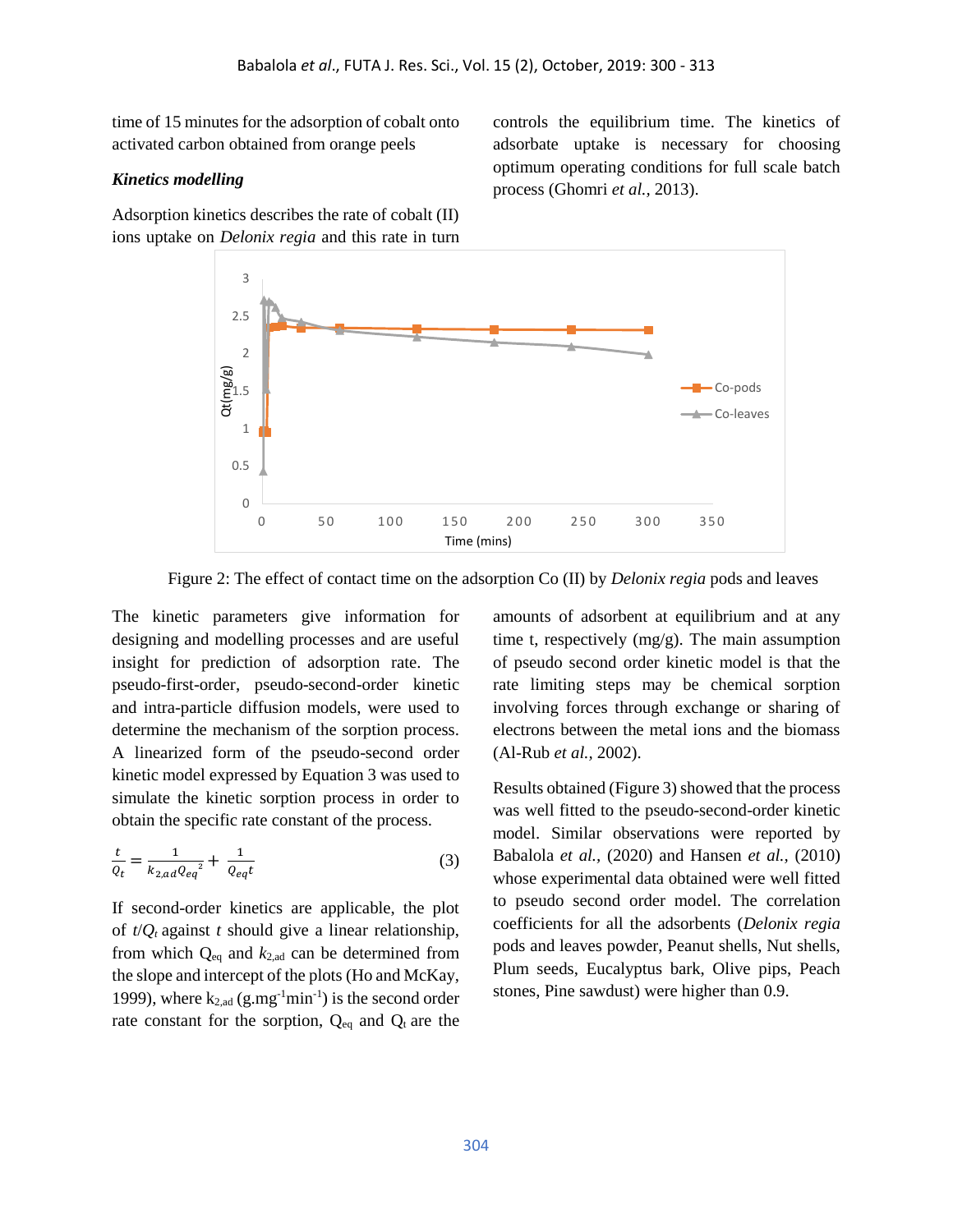

Figure 3: Pseudo-second order kinetics study of the adsorption of Co (II) by *Delonix regia* pods and leaves

The data obtained for the adsorption of Co (II) ions onto the pods had better correlation coefficient than the leaves however the Qe (Table 1) values suggest that the leaves have better sorption capacity

**Table 1: Adsorption parameters obtained from the second order kinetic model for the sorption of Co (II) to** *Delonix regia* **pods and leaves**

| $Co$ (II) ions | $k_2$ (g.mg <sup>-1</sup> min <sup>-1</sup> ) | $Q_e(mg/g)$ | $\mathbf{R}^2$ |
|----------------|-----------------------------------------------|-------------|----------------|
| Pods           | $-5.74$                                       | 2.3         | 0.9997         |
| Leaves         | $-0.22$                                       | 2.6         | 0.9694         |

Furthermore, the experimental data from contact time study was tested to show the contributions of intra-particle diffusion mechanism using the Weber and Moris equation shown in Equation 4 ( Al-Rub *et al.,* 2004).

$$
Q_t = k_{id}t^{1/2} + C \tag{4}
$$

where  $k_{id}$  is a measure of diffusion coefficient (mg/min<sup>1/2</sup>/g),  $Q_t$  is the amount of adsorbate adsorbed  $(mg/g)$  at any time t  $(min^{-1})$  and C is the intra-particle diffusion rate constant (mg/g ). The plot obtained (Figure 4) is not linear and did not pass through the origin an indication that intraparticle diffusion mechanism is not the only mechanism involved in the sorption of Co (II) ions unto *Delonix regia* biomass.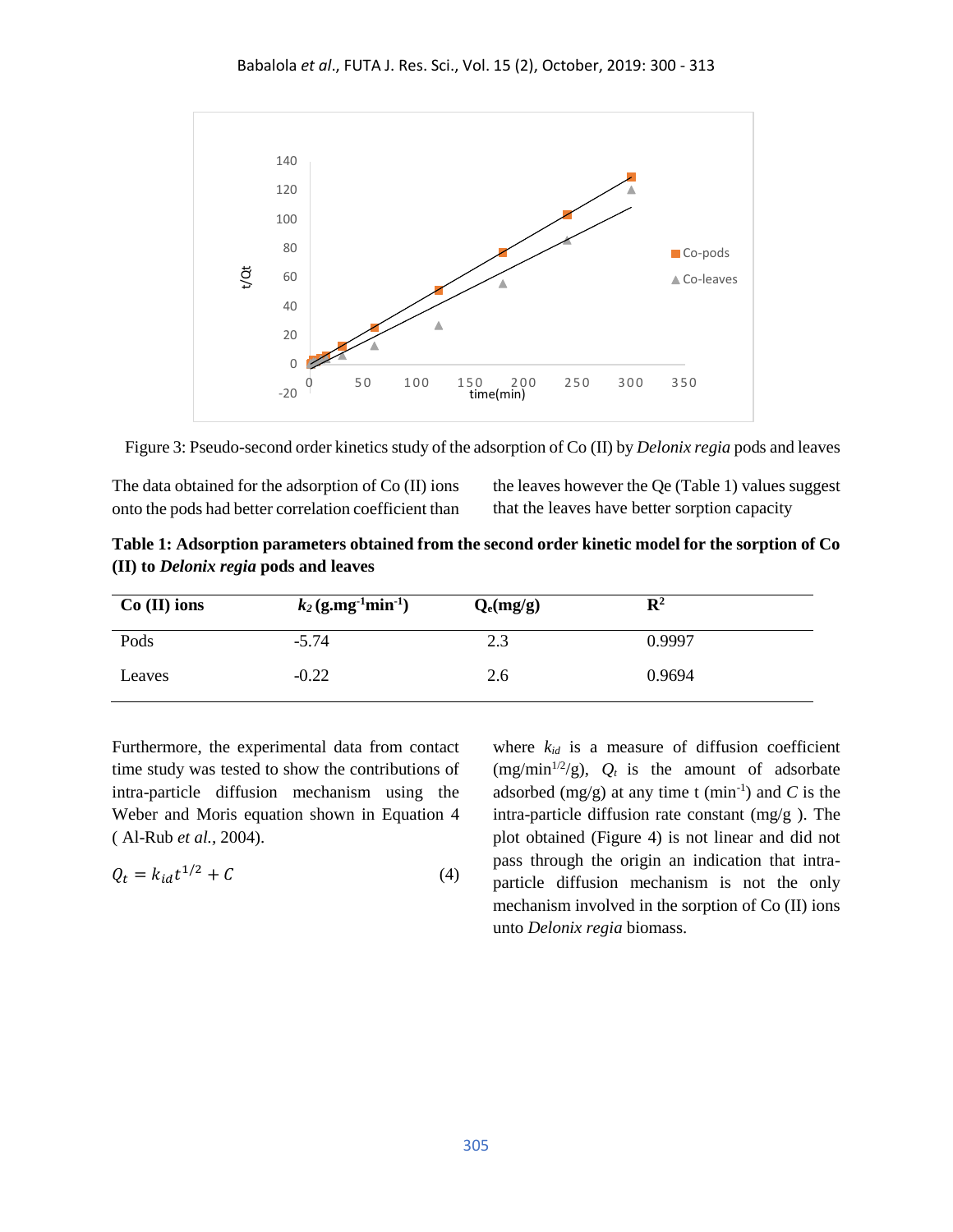

Figure 4: Intra-particle diffusion study of the adsorption of Co (II) by *Delonix regia* pods and leaves

### **Adsorption Equilibrium modelling**

A study of the effect of changing the initial concentration of the metal ions while keeping the adsorbent dose and other factors constant during the adsorption experiment was carried out and the result is shown in Figure 5.

The result revealed that there was an increase in the uptake of cobalt (II) ions by *Delonix regia* as the concentration of the metal ions in solution was increased. The increase in cobalt uptake onto the pods was linear to an initial concentration of 100 ppm and thereafter decreased slightly. For the leaves, it was an increasing uptake irrespective of the initial concentration used.

The increase in uptake with increasing concentration was due to more metal ions occupying the fixed number of active sites on the biomass surface. It thus implied that *Delonix regia* could be used to effectively remove this targeted metal from wastewater if the concentration in the wastewater is within the linear experimental concentration range.



Figure 5: Effect of initial Co (II) ion concentration on adsorption by *Delonix regia* pods and leaves.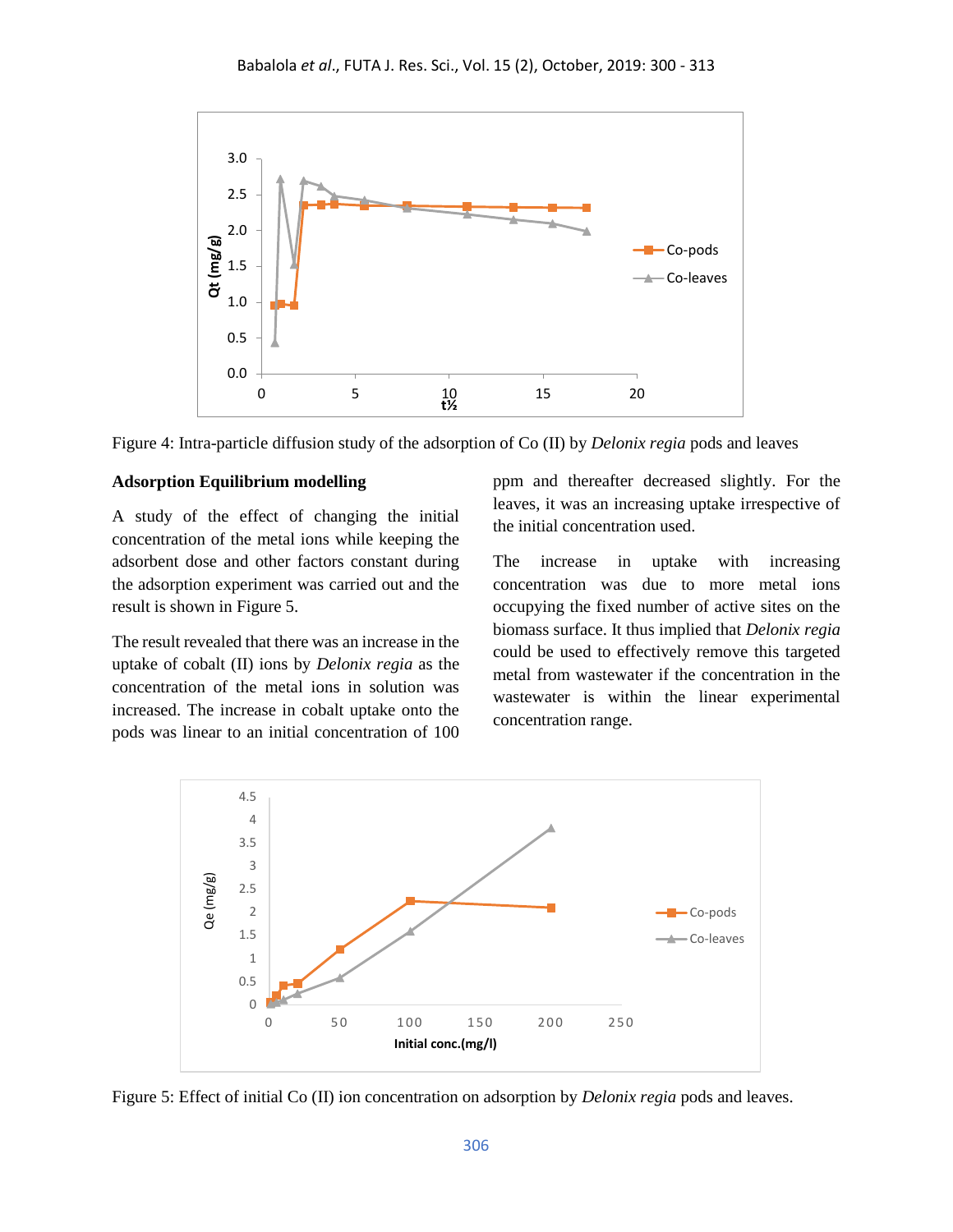One of the basic requirements necessary for the design of adsorption systems is the equilibrium data and adsorption isotherm models are mathematical representation of the adsorption equilibrium of metal ions on to the adsorbent.

An adsorption isotherm model gives information on the amount of adsorbent needed to remove a unit mass of pollutant under the system conditions (Aksu and İşoğlu, 2005). It can be derived from many theoretical models with Langmuir and Freundlich models as those commonly used for describing adsorption isotherms at a constant temperature for water and wastewater treatment applications (Carbonell, 1986, Langmuir, 1918). The Langmuir and Freundlich isotherms were used to model the equilibrium data obtained from the adsorption of Co (II) ions onto *Delonix regia* pods and leaves, to determine the isotherm parameters.

From the Langmuir isotherm shown in Equation 5, it is possible to calculate the Langmuir monolayer adsorption capacity ( $Q^{\circ}$  in mg/g) and the Langmuir constant (b) which is the constant related to the energy of adsorption. Using the slope and intercept of the plot of Ce/Qe against Ce shown in Figure 6, the values of the Langmuir constant presented in Table 2 were calculated.

$$
\frac{c_e}{Q_e} = \frac{1}{Q^0 b} + \frac{c_e}{Q^0} \tag{5}
$$



Figure 6: Plot of Langmuir Isotherm for the adsorption of Co (II) by *Delonix regia* pods and leaves

The  $r^2$  values obtained from the Langmuir plot (Figure 6) did not show good correlation implying that the Langmiur Isotherm model is suitable for the adsorption process of cobalt (II) ions onto *Delonix regia* pods but not unto the leaves.

Furthermore, a dimensionless equilibrium parameter  $K_R$  shown in Equation 6 can be used to express the important features of the Langmuir constant (Arami *et al.,* 2005).

$$
K_R = \frac{1}{1 + bC_i} \tag{6}
$$

The value of the parameter  $K_R$  indicates whether the adsorption is favourable by Langmuir model or not. When  $K_R = 0$  indicate an irreversible isotherm;  $0 < K_R < 1$  indicate a favourable isotherm;  $K_R = 1$  it is a linear isotherm and  $K_R > 1$  the isotherm is termed unfavourable.

The  $K_R$  values obtained for the sorption process onto the pods were between 0.030 and 0.377 while that of the leaves ranged between 0.039 and 0.889, these values showed that there is a favourable sorption of cobalt (II) ions unto *Delonix regia* pods.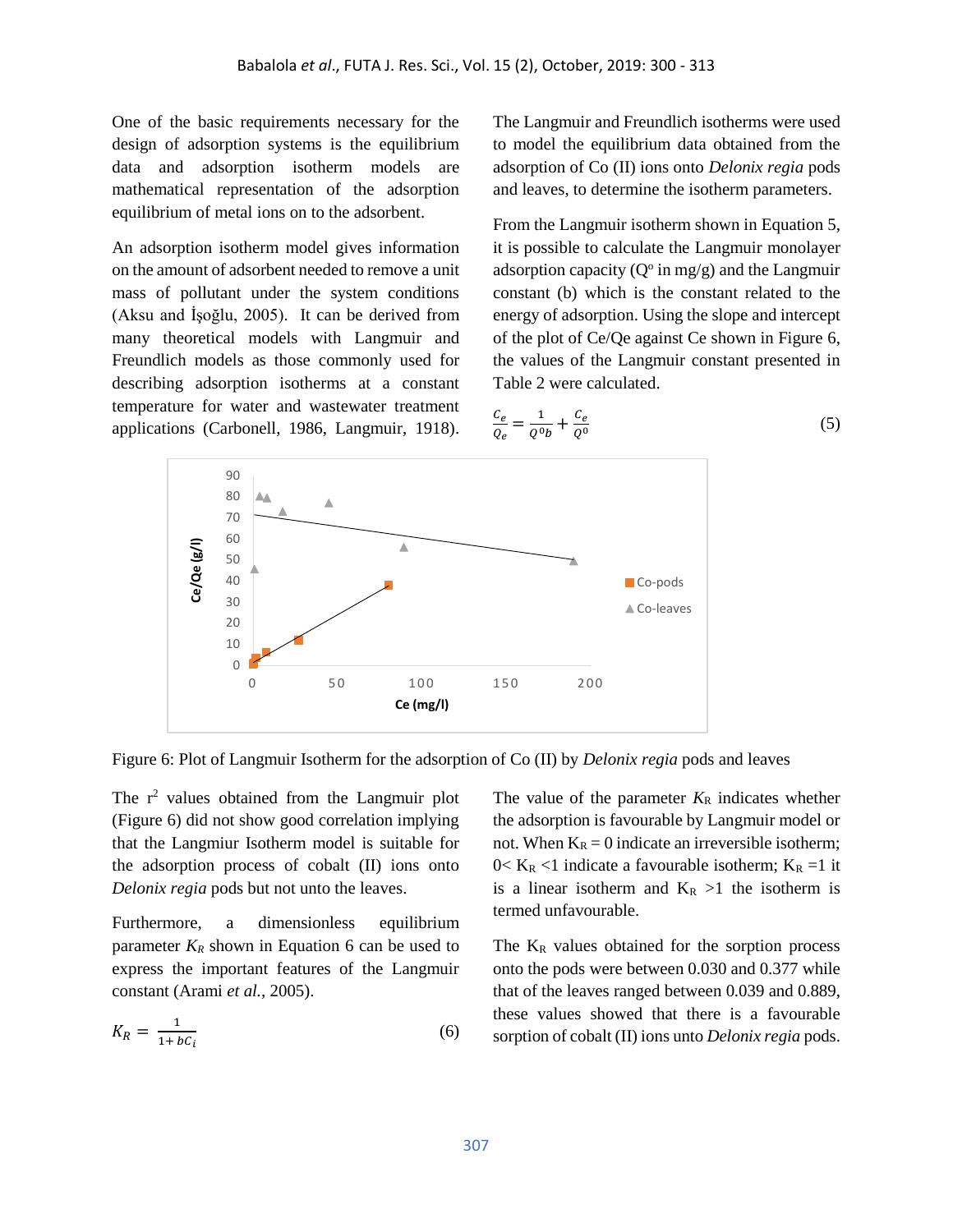| <b>Langmuir Isotherm</b> |             |         | <b>Freundlich Isotherm</b> |                          |       |        |
|--------------------------|-------------|---------|----------------------------|--------------------------|-------|--------|
| Co (II)                  | $Q^0(mg/g)$ | b(l/mg) | ${\bf r}$                  | $K_f (mg/g(L/mg)^{1/n})$ | n     | $r^2$  |
| Pods                     | 2.1997      | 1.6537  | 0.9923                     | 0.3953                   | 2.111 | 0.9424 |
| Leaves                   | 8.8968      | 0.1243  | 0.2686                     | 0.0154                   | 0.996 | 0.9846 |

**Table 2: Adsorption parameters of the Isotherm Models for the sorption of Co (II) to Delonix regia pods and leaves**

The Freundlich isotherm is an empirical equation used to describe adsorption on heterogeneous surfaces is expressed its linear form in Equation 7 (Özcan and Özcan, 2004).

$$
Log Q_e = Log K_f + \frac{1}{n} Log C_e \tag{7}
$$

*K<sup>f</sup>* and *n* are Freundlich constants,  $K_f$  (mg/g (L/mg)<sup>1/*n*</sup>) being the adsorption capacity of the sorbent and *n* giving an indication of the favourability of the adsorption process. An indication of the favourability of adsorption is depicted by the value of *n*. Values of  $n > 1$  represent favourable adsorption condition (Ho and McKay, 1998). A plotted graph of Log (Qe) against Log (*C*e) (Figure 7) was employed to calculate the values of *K*<sup>f</sup> and *n*. Values obtained, presented in Table 2, showed the Freundlich isotherm fitted well for describing the adsorption of cobalt (II) ions unto *Delonix regia* pods and leaves.



Figure 7: Plot of the Freundlich Isotherm for the sorption of Co (II) on *Delonix regia* pods and leaves

#### **The Effect of adsorbent dose**

The effect of adsorbent dosage on the adsorption of Cobalt (II) ions by *Delonix regia* is shown in Figure 8. As evident in the Figure, increasing the amount of *Delonix regia* biomass (pods and leaves) resulted in an increase in the percentage of cobalt (II) adsorbed. The increase noticed is significantly attributed to an increase in the available binding sites on the adsorbent as dosage is increased because when the initial concentration of metal is fixed, increase in adsorbent dosage provides greater surface area and availability of more active sites, thus leading to the enhancement of metal ion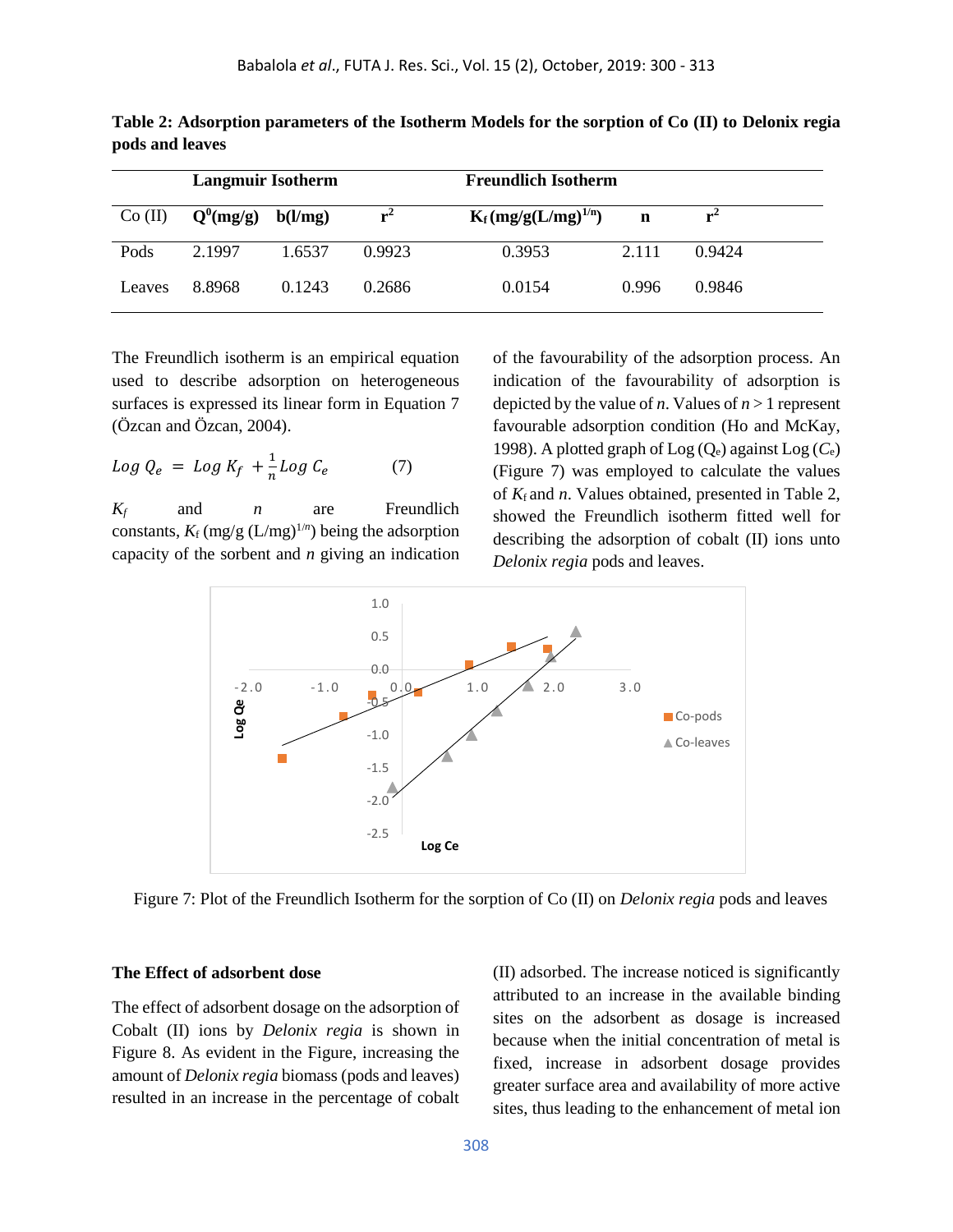uptake (Kumar and Gaur, 2011). The study also showed that the pods of *Delonix regia* had better adsorption with increase in dosage, as adsorption percentage as high as 80% was recorded when the pod was considered whereas the highest adsorption with the leaf is 25%.



Figure 8: The effect of Adsorbent dose on the adsorption of Co (II) by *Delonix regia* pods and leaves

#### **The effect of ionic strength**

The effects of the adsorbate solution's ionic strength on the adsorption of Co (II) ions by *Delonix regia* pods and leaves were considered. The effect of the total electrolyte composition in a solution is a major characteristic of solutions with dissolved ions; this property referred to as solution's ionic strength affects the activity of aqueous solutions. The result presented in Figure 9 showed the effect of different concentration of sodium nitrate on the adsorption process revealed that the presence of NaNO<sub>3</sub> has no significant effect on the percentage of Co (II) ions adsorbed by the biomass at low ionic concentration but as ionic concentration is increased, there is a marked reduction in the adsorbed percentage.

Within the concentration of ionic solution (0.001- 1.00 M NaNO3) tested in this work, we discovered that percentage adsorption of Co (II) ions on to the pods was decreased from 85% to 84% with concentration change from 0.001 to 0.01 M and further decreased from 79% to 74% when concentration increased from 0.05 to 0.1 M while the percentage adsorption unto the leaves showed a decrease from 60% to 54%. An increase in solution's ionic strength results in a decrease in activity of the solution and this will consequently result in a decrease uptake of metal by the adsorbent (that is, reduced capacity). This could explain the decrease observed in the uptake of Co (II) ions by *Delonix regia* when the ionic strength of the aqueous solutions were increased by dissolving different concentration of sodium ion.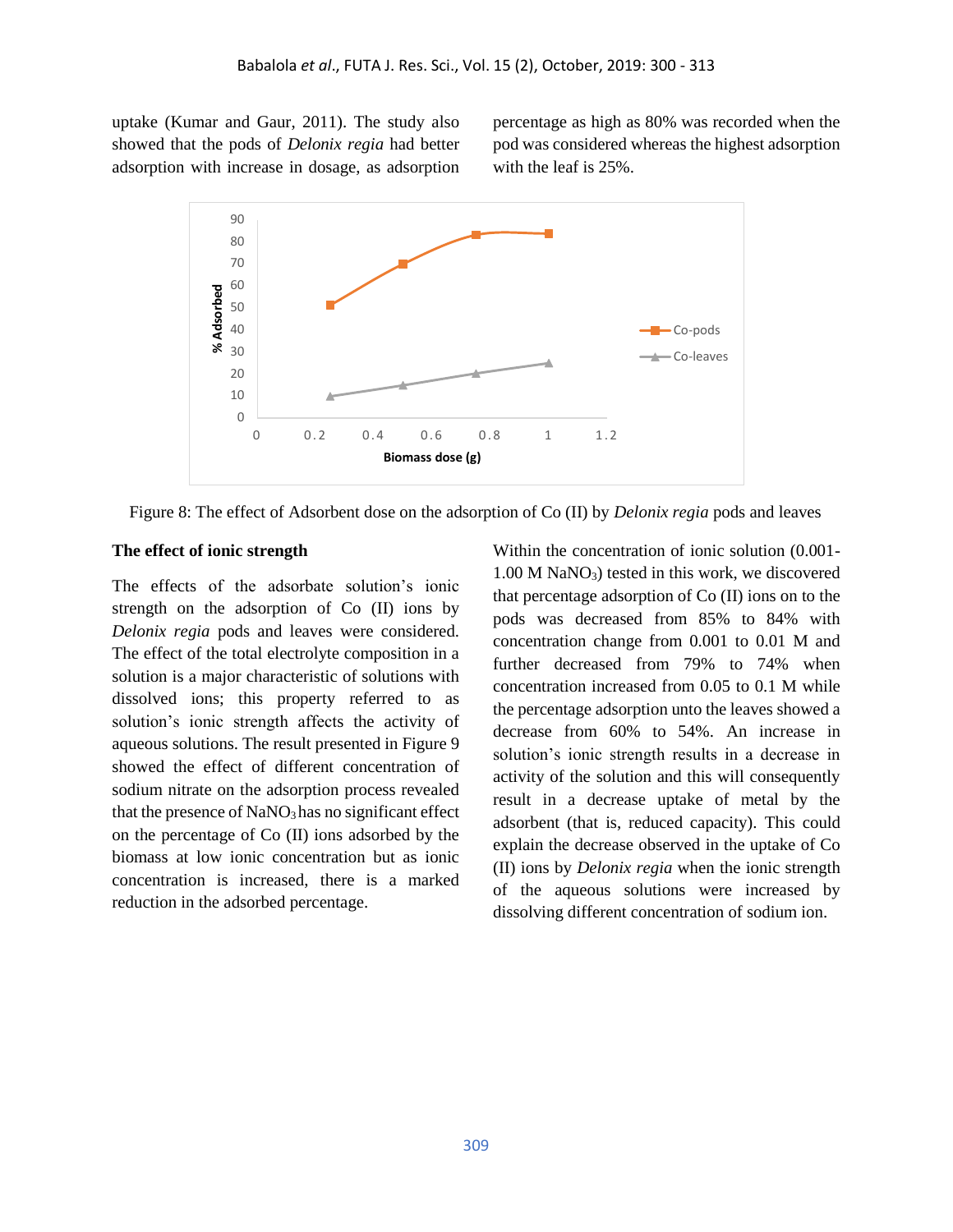

Figure 9: The effect of ionic strength on the adsorption of Co (II) by *Delonix regia* pods and leaves

### **Desorption Study**

The result of the experiment presented in Figure 10 is the desorption experiment which was done to determine the potency of the biomass for possible re-use.

From the result, higher concentration of the acid desorbed more Co (II) from the pods but from the leaves, the various concentration of nitric acid (from 0.1 to 1.0 M) had little effect on desorbing the adsorbed Co (II) ions. Nitric acid (0.1 - 1.0 M  $HNO<sub>3</sub>$ ) was able to desorb between 58.75% up to 61.41% of adsorbed Co (II) ions from the pods. Kordialik-Bogacka, (2011) and Li *et al*., (2009) reported that high concentration of desorbing agents (acid) could destroy the adsorbent. For the leaves, less than 35% of Co (II) ions could be desorbed from the leaves irrespective of nitric acid concentration used, thus the possibility of reusing the leaves powder may not be feasible.



Figure 10: Desorption Study of Co (II) adsorbed on *Delonix regia* pods and leaves

#### **CONCLUSION**

The leaves and pods of an agro-waste material, *Delonix regia* was used for the removal of Co (II) ions from synthetic wastewater. The results of this study indicated that *Delonix regia* can be successfully used to remove Co (II) ions from aqueous solutions especially at low concentrations.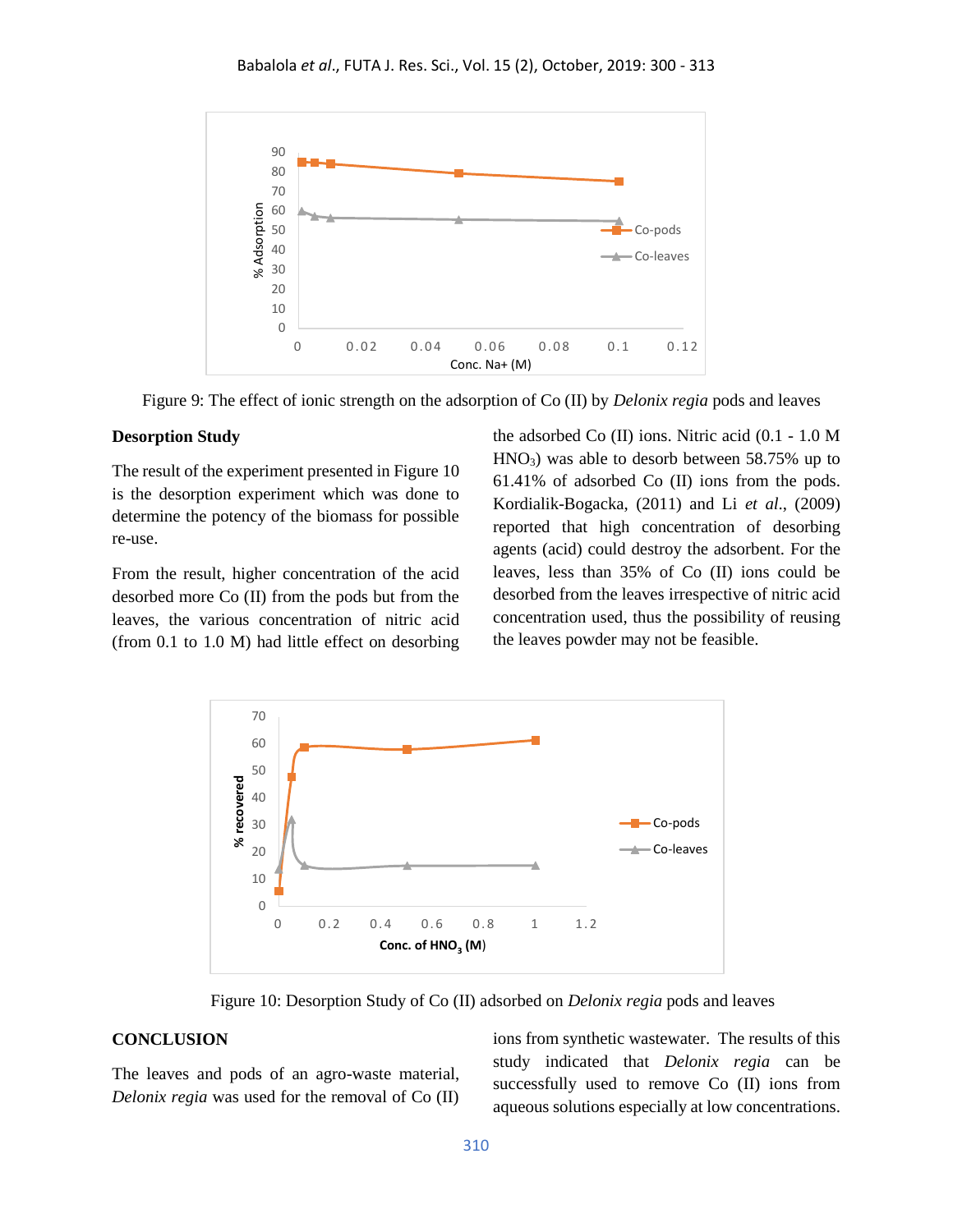The adsorption of Co (II) ions largely depended on pH of the adsorbate solution, contact time of interaction between the adsorbate and adsorbent, initial concentration of adsorbate solution and ionic strength. The optimum pH for the adsorption of Co (II) ions by *Delonix regia* pods was pH 4 while pH 6 was the optimum for the leaves. The pods of *Delonix regia* show more promising ability in the adsorption of Co (II) ions as adsorption percentage of 67.5% (2.25 mg/g) and 24.5% (1.59mg/g) were recorded for the pods and leaves respectively at the 100 ppm working concentration in this experiment. The adsorption of cobalt (II) ions unto the pod was adequately modelled by both Langmuir and Freundlich isotherms while its adsorption unto the leaves was modelled by the Freundlich isotherm and the sorption kinetics of cobalt (II) ions onto both materials followed the pseudo-second-order kinetic model. The presence of sodium ions had no effect on adsorption at low concentration but at higher concentration, percentage of cobalt adsorbed reduced. This work has shown that, *Delonix regia* pods could be used as a low-cost sorbent for the removal of cobalt (II) ions from aqueous solutions.

## **CONFLICT OF INTEREST**

We declare that there is no conflict of interest.

## **ACKNOWLEDGEMENT**

We appreciate The Schlumberger Faculty for the Future Foundation for sponsoring this work.

## **REFERENCE**

- **Abbas, M. N. and Alalwan, H. A.** (2019). Catalytic oxidative and adsorptive desulfurization of heavy naphtha fraction. Korean Chem. Eng. Res., 57, 283–288.
- **Abbas, A., Al-Amer, A. M., Laoui, T., Al-Marri, M. J., Nasser, M. S., Khraisheh, M. and Atieh, M. A.** (2016). Heavy metal removal from aqueous solution by advanced carbon nanotubes: critical review of adsorption applications. Sep. Purif. Technol., 157, 141– 161.
- **Abia, A. A., Horsfall, M. J. and Didi, O**. (2002). Studies on the use of agricultural by-product for the removal of trace metals from aqueous solutions. Journal of Applied Sciences and Environmental Management, 6(2), 89-95.
- **Abourriche, A., Hannache, H. & Oumam, M.** (2018). Elaboration of novel adsorbent from Moroccan oil shale using Plackett–Burman design. Chem. Int., 4, 7–14.
- **Ahmad, A., Bhat, A. H. and Buang, A.** (2018). Biosorption of transition metals by freely suspended and Ca-alginate immobilised with Chlorella vulgaris: Kinetic and equilibrium modeling. Journal of cleaner production, 171, 1361-1375.
- **Aiyesanmi, A. F., Okoronkwo, A. E. and Akinmolayan, B. M.** (2013). Equilibrium Sorption of Lead and Nickel from Solutions by Flame of the Forest (Delonix regia) Pods: Kinetics and Isothermic Study. Journal of Environmental Protection, 4(03), 261.
- **Aksu, Z. and İşoğlu, İ. A.** (2005). Removal of copper (II) ions from aqueous solution by biosorption onto agricultural waste sugar beet pulp. Process Biochemistry, 40(9), 3031- 3044.
- **Al**‐**Rub, F. A., Kandah, M. and Al**‐**Dabaybeh, N.** (2002). Nickel removal from aqueous solutions using sheep manure wastes. Engineering in life sciences, 2(4), 111-116.
- **Al-Rub, F. A., El-Naas, M. H., Benyahia, F. and Ashour, I.** (2004). Biosorption of nickel on blank alginate beads, free and immobilized algal cells. Process Biochemistry, 39(11), 1767-1773.
- **Arami, M., Limaee, N. Y., Mahmoodi, N. M. and Tabrizi, N. S.** (2005). Removal of dyes from colored textile wastewater by orange peel adsorbent: equilibrium and kinetic studies. Journal of Colloid and interface Science, 288(2), 371-376.
- **Babalola, B. M., Babalola, A. O., Akintayo, C. O., Lawal, O. S., Abimbade, S. F., and**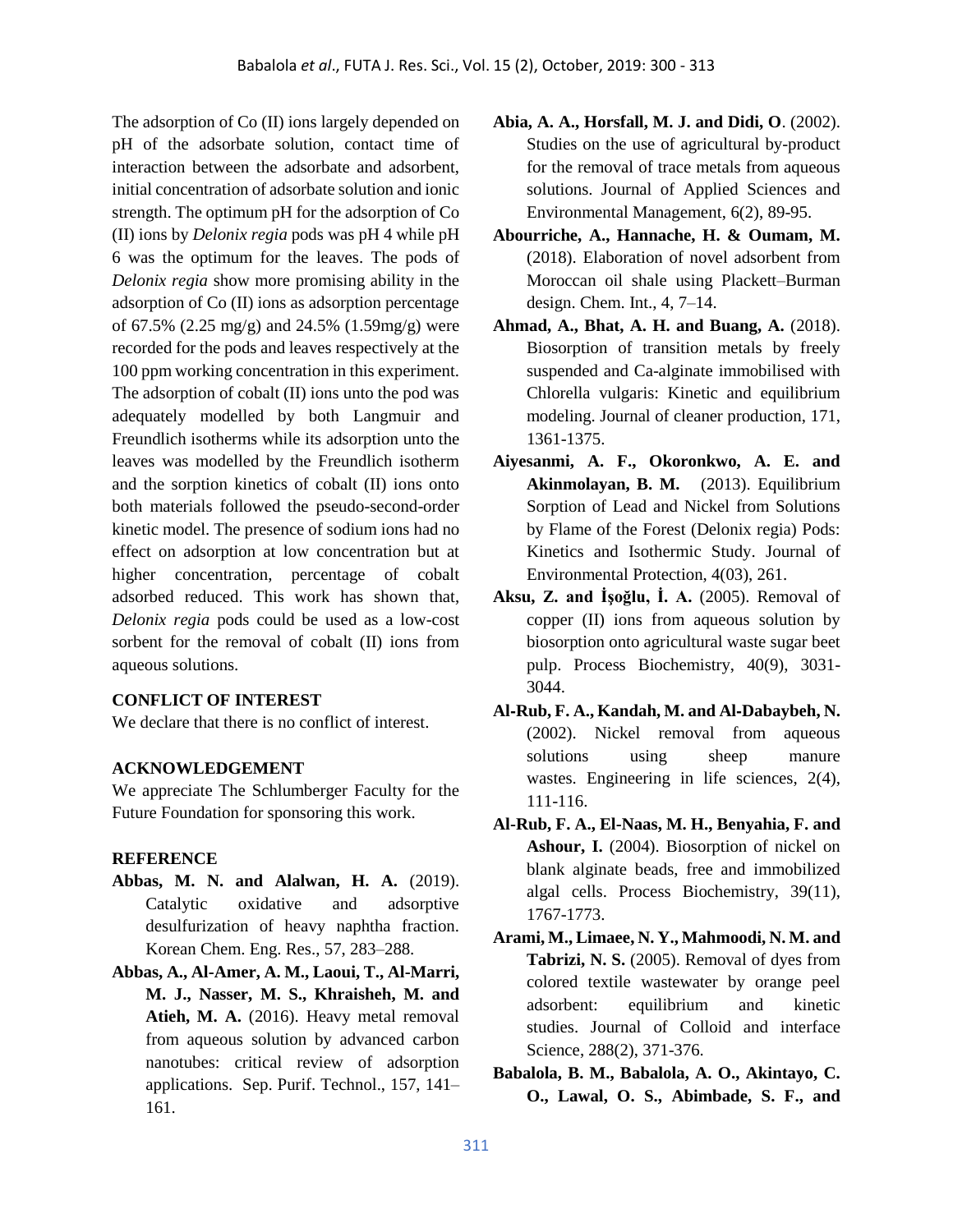**Oseghe, E. O., Akinola, L. S. and Ayanda, O. S.,** (2020). Adsorption and Desorption studies of *Delonix regia* pods and leaves: Removal and recovery of Ni (II) and Cu (II) ions from aqueous solution. Drinking Water Engineering and Science, 13, 15-27.

- **Babel, S. and Kurniawan, T. A.** (2003). Low-cost adsorbents for heavy metals uptake from contaminated water: a review. Journal of hazardous materials, 97(1-3), 219-243.
- **Bailey, S. E., Olin, T. J., Bricka, R. M. and Adrian, D. D**. (1999). A review of potentially low-cost sorbents for heavy metals. Water research, 33(11), 2469-2479.
- **Bernab´e, J., G´omez , M., D´ıez, E., S´aez, P. and Rodr´ıguez, A.** (2019)**.** Optimization and Adsorption-Based Recovery of Cobalt Using Activated Disordered Mesoporous Carbons. Advances in Materials Science and Engineering, 2019, 1-10.
- **Bhatnagar, A., Minocha, A. K. and Sillanpää, M.** (2010). Adsorptive removal of cobalt from aqueous solution by utilizing lemon peel as adsorbent. Biochemical Engineering Journal, 48(2), 181-186.
- **Carbonell, R. G. (1986).** Adsorption technology: A step‐by‐step approach to process evaluation and application (chemical industries series, vol. 19). Edited by Frank L. Slejko, Marcel Dekker, inc., 1985, 240.
- **Cochrane, E. L., Lu, S., Gibb, S. W. and Villaescusa, I.** (2006). A comparison of lowcost adsorbents and commercial sorbents for the removal of copper from aqueous media. Journal of Hazardous Materials, 137(1), 198-206.
- **Dias, J. M., Alvim-Ferraz, M. C., Almeida, M. F., Rivera-Utrilla, J. and Sánchez-Polo, M**. (2007). Waste materials for activated carbon preparation and its use in aqueous-phase treatment: a review. Journal of environmental management, 85(4), 833-846.
- **Ghomri, F., Lahsini, A., Laajeb, A. and Addaou, A.** (2013). The removal of heavy metal ions

(copper, zinc, nickel and cobalt) by natural bentonite. LARHYSS Journal P-ISSN 1112- 3680/E-ISSN 2602-7828, (12).

- **Gode, F. and Pehlivan, E**. (2005). Removal of Cr (VI) from aqueous solution by two Lewatitanion exchange resins. Journal of Hazardous Materials, 119(1-3), 175-182.
- **Goyal, M. and Aggarwal, D.** (2005). Adsorptive removal of cobalt from aqueous solution by activated carbons by. Jr. of Industrial Pollution Control 21 (2), 347-360
- **Gupta, V. K., Jain, C. K., Ali, I., Sharma, M. and Saini, V. K**. (2003). Removal of cadmium and nickel from wastewater using bagasse fly ash—a sugar industry waste. Water research, 37(16), 4038-4044.
- **Hansen, H. K., Arancibia, F. and Gutierrez, C.** (2010). Adsorption of copper onto agriculture waste materials. Journal of Hazardous Materials, 180(1-3), 442-448.
- **Hete, Y. V., Gholase, S. B. and Khope, R. U**. (2012). Adsorption study of cobalt on treated granular activated carbon. Journal of Chemistry, 9(1), 335-339.
- **Ho, Y. S. and McKay, G**. (1998). Kinetic models for the sorption of dye from aqueous solution by wood. Process Safety and Environmental Protection, 76(2), 183-191.
- **Ho, Y. S. and McKay, G.** (1999). Comparative sorption kinetic studies of dye and aromatic compounds onto fly ash. Journal of Environmental Science and Health Part A, 3(5), 1179-1204.
- **Ho, Y. S.** (2003). Removal of copper ions from aqueous solution by tree fern. Water research, 37(10), 2323-2330.
- **Jabbari, V., Veleta, J., Zarei-Chaleshtori, M., Gardea-Torresdey, J. and Villagrán, D**. (2016). Green synthesis of magnetic MOF@ GO and MOF@ CNT hybrid nanocomposites with high adsorption capacity towards organic pollutants. Chem. Eng. J., 304, 774–783.